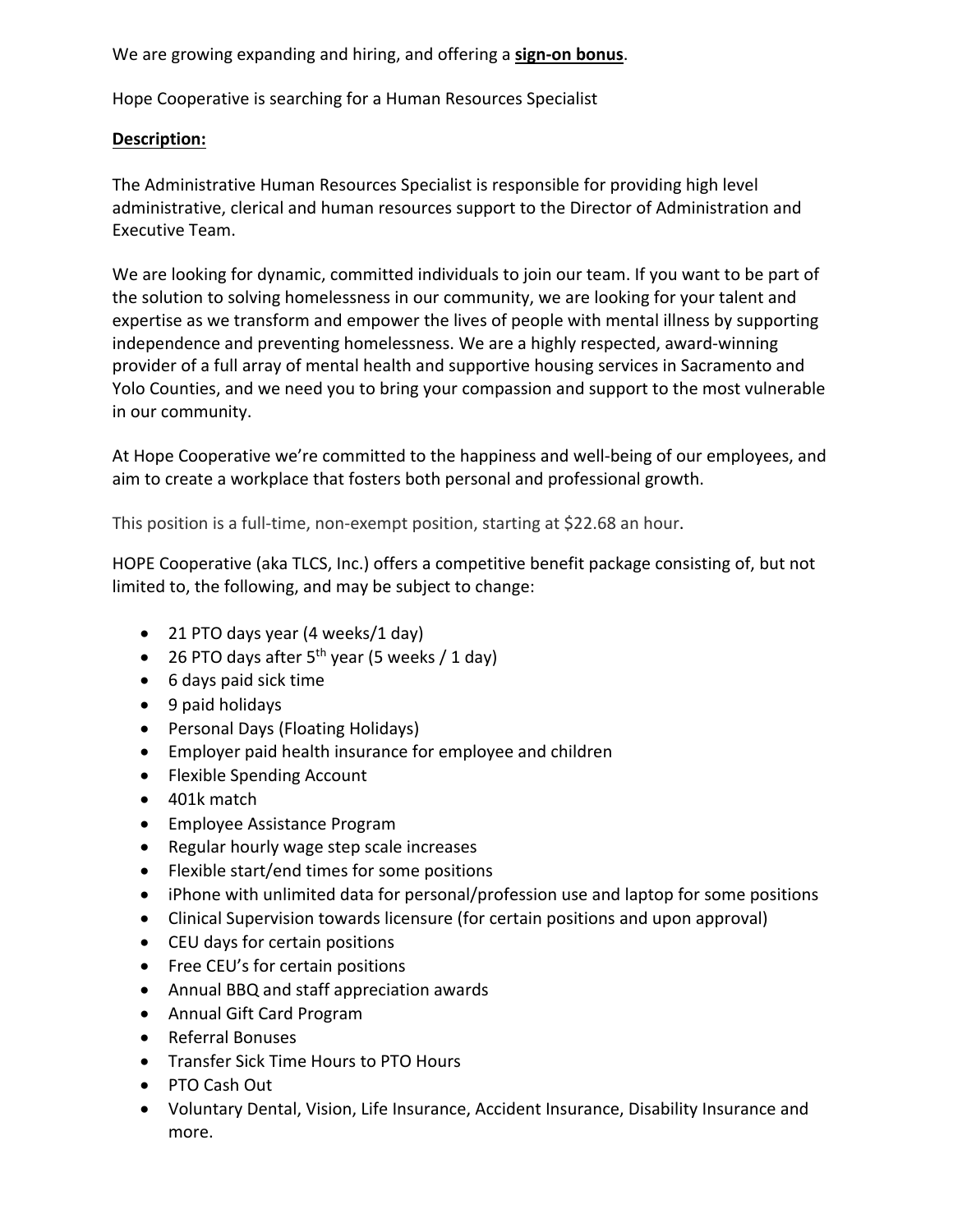\* All benefit offerings are subject to change and are governed by the eligibility guidelines in the Employee Handbook. This list represents a general summary of available benefits and nothing stated here should be interpreted as being included in a written offer for employment.

## **ESSENTIAL DUTIES and RESPONSIBILITIES:** include the following. Other duties may be assigned.

- Reception duties
- Meet with new hires, newly promoted employees for initial orientation
- Perform a variety of functions including data entry in the HRIS system, and employer benefit portals.
- Create and maintain agency identification badges.
- Create / Order business cards
- Update Volunteer / Intern Spreadsheet
- Prepare, update and distribute Staff Rosters and the Facility Listing.
- Post updated monthly management reports
- Post updated documents to the Intranet
- Maintain and process updates to the holiday schedule, employment posters and other documents.
- Type and distribute all rejection letters to applicants for all filled positions.
- Review the initial benefits enrollments for newly eligible staff and annual open enrollment changes in ADP
- Confirm the benefit enrollments with the carriers via ADP weekly electronic file feed
- Confirm the documentation for the I-9's and maintain the I-9 binder
- Participate in, and assist in the preparation of, the annual Benefits Committee.
- Assist the Admin Director in coordinating health, dental, vision and life insurance plan premium changes in ADP
- Serve as back-up for the processing of semi-monthly payroll for all employees in the absence of the Payroll Specialist.
- Coordinate, or assist in, projects as directed
- Create special reports (utilizing the HRIS if possible), as needed
- Ensure the protection and confidentiality of all Protected Health Information (PHI) by following all policies and procedures in the HOPE COOPERATIVE HIPAA Manual.
- Other duties as assigned

# **Education and/or Experience:**

- High school degree or Associates Degree preferred
- 5 years Office / Administrative experience preferred.
- 3 years Human Resources Experience preferred
- Intermediate or Advanced knowledge in Microsoft Office suite

### **Certificates, Licenses, Registrations:**

- Possess a valid California Driver's License and current vehicle insurance. Driving record must meet, and continue to meet, the underwriting standards established by the generalized driving guidelines used by our insurance broker. Must provide proof of insurance.
- Must have at least 3 or more years of driving experience.

### **Other Skills, Abilities, and Job Requirements:**